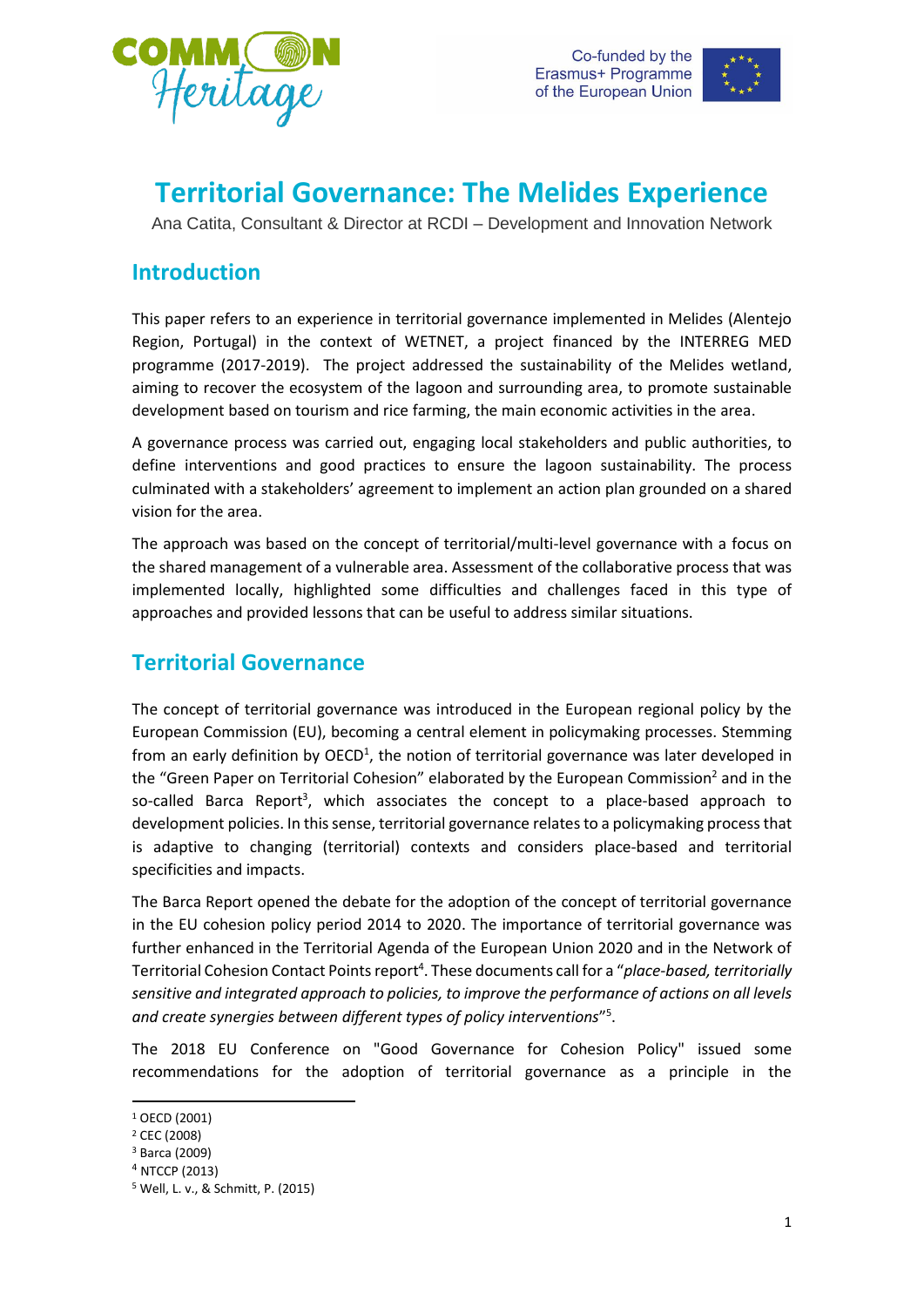



implementation of EU funded projects<sup>6</sup>. The importance of stakeholder and citizens engagement became more and more explicit. DG REGIO is currently launching a series of four virtual events (February and March 2022) in cooperation with several international partners under the joint heading 'Good governance for EU regional policy'. The final event that will take place on 10 March is dedicated to strengthening citizen engagement in cohesion policy.

The ESPON TANGO project<sup>7</sup> conceptualizes territorial governance along five dimensions:

- 1. Coordinating actions of actors and institutions,
- 2. Integrating policy sectors,
- 3. Mobilising stakeholder participation,
- 4. Being adaptive to changing contexts,
- 5. Realising place-based/territorial specificities and impacts.

Territorial governance is complementary to multilevel governance as it focuses on the mobilization of regional/local actor groups and the integration of indigenous knowledge into policymaking processes. Governance is both a system and process. It is a powerful tool for territorial development processes, as the Narrative of the high-level conference "Engaging Citizens for Good Governance in Cohesion Policy" states:

- *"It ensures that expertise and technical know-how is considered during decision-making processes, enabling better thematic balance and focus;*
- *It strengthens commitment and ownership of policy decisions at local level and thus facilitate implementation;*
- *It deepens complementarities with other policies, strategies and funding sources" 8* .

#### **The Melides Experience**

1

The Melides Lagoon is part of a Mediterranean-type coastal lagoon system extending along the Alentejo coast in Portugal, about 20 km west of Grândola and 20 km north of Sines, located in the municipality of Grândola. It is protected under the Nature 2000 Network, included in the Comporta/Galé site of community importance (PTCON0034 - Comporta/Galé). Like most Mediterranean coastal land-locked lagoons its sustainability depends on reducing human pressures on the ecosystems and coping with unfavourable effects of climate and water dynamics.

The concern with the sustainability of the lagoon ecosystem provided the rationale to establish a "wetland contract" on the Melides Lagoon $9$ , in the context of the INTERREG MED funded WETNET Project. Inspired in the River Contracts<sup>10</sup> adopted in several European countries for collective water management, the wetland contract should bring together all stakeholders

<sup>6</sup> [https://ec.europa.eu/regional\\_policy/en/conferences/good\\_governance/](https://ec.europa.eu/regional_policy/en/conferences/good_governance/)

<sup>7</sup> Territorial Approaches for New Governance, see ESPON and NORDREGIO (2013a), (2013b), ESPON and POLITECNICO DI TORINO (2013)

<sup>&</sup>lt;sup>8</sup> Narrative of the high-level conference "Engaging Citizens for Good Governance in Cohesion Policy". [https://ec.europa.eu/regional\\_policy/sources/conferences/citizens\\_good\\_governance/narrative.pdf](https://ec.europa.eu/regional_policy/sources/conferences/citizens_good_governance/narrative.pdf) <sup>9</sup> WETNET (2019)

<sup>10</sup> <http://www.ideassonline.org/public/pdf/ContrattoFiume-ENG.pdf>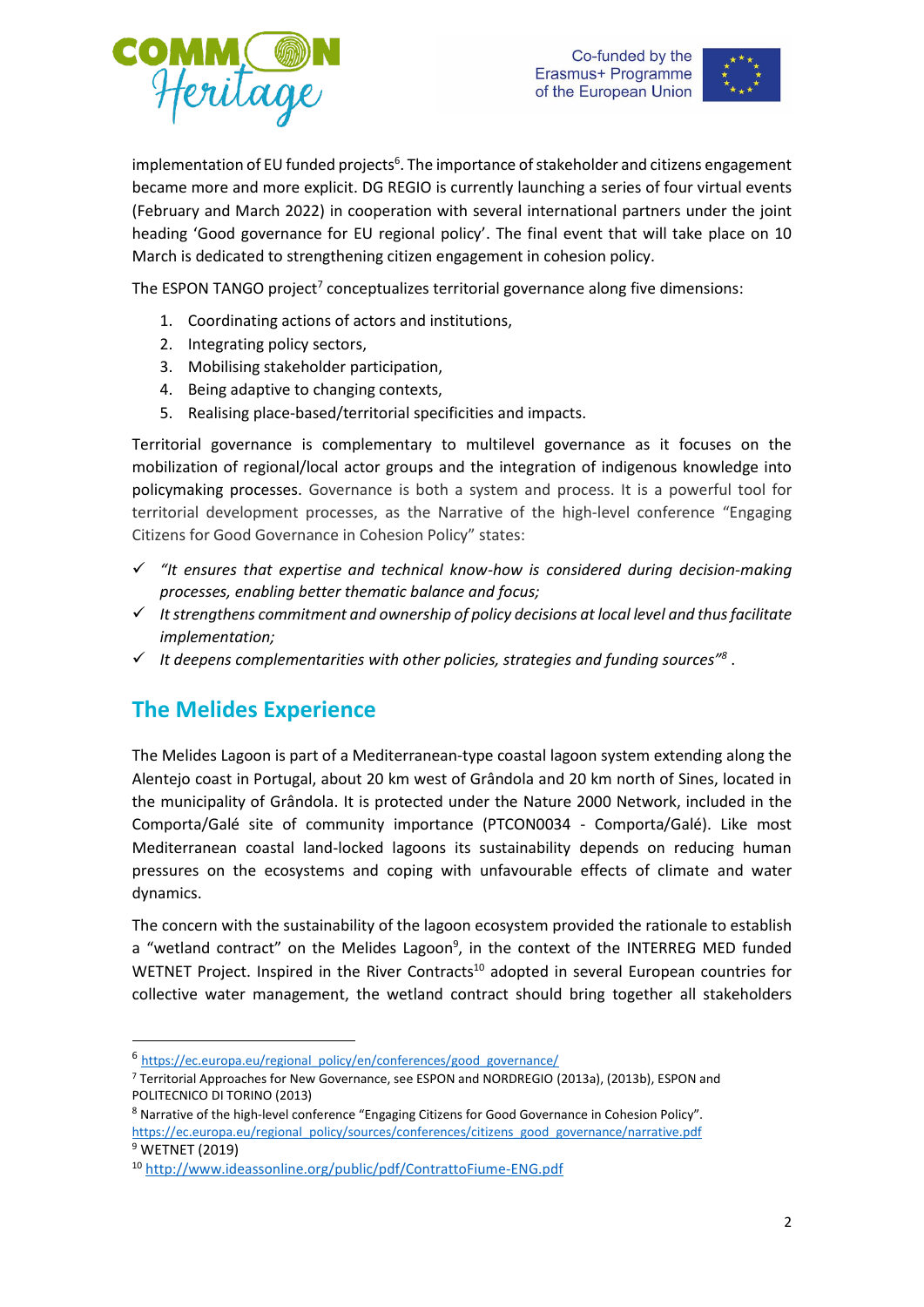



under a common purpose: to recover the Lagoon, promote ecological equilibrium and boost the potential for supporting economic activities.

The approach to the development of the wetland contract was highly participated. The starting point was the stakeholder mapping, and a series of interviews to understand the different points of view and interests. The interviews revealed explicit and potential conflicts of land and water use, with stakeholders reciprocally blaming one another for the threats to the lagoon ecosystem.

Stakeholders included the rice farmers, not organised in any collective structure and competing among them, the tourism operators, a large camping site, some cultural and environmental local organisations, and the whole range of public authorities operating in different sectors (environment, agriculture, tourism, and land use administration) and at various administrative levels (local, municipal, and regional). Some residents and local investors, particularly in the holidays residential sector, were also in the group.

The project organised the so-called General Assemblies of Stakeholders (group meetings with all stakeholders involved) and started working to converge on the identification of problems and possible solutions. Over almost two years of meetings, consensus were gradually reached. First, stakeholders had to agree on the causes of the problems and on the values to be restored. Then, an action plan was prepared with the participation of all, defining actions and responsibilities for each stakeholder group.

Every general assembly meeting was preceded by preparatory individual meetings with the stakeholders directly related to the problem under discussion. This reduced substantially the level of conflict in the general meetings. In addition, scientific evidence and qualified experts were brought into the debate to promote objective reasoning.

Territorial labs were organised targeting the wetland critical issues, according to following categories: sanitation, agriculture, tourism, fishing, lagoon and river environment, and governance issues. In each category, a set of interventions was identified and discussed, first with the relevant stakeholders, and later in a general assembly with all stakeholders. In the process, additional measures were added to the interventions list, some were adjusted, and others eliminated. A special concern of the project team was to assess and understand the technical feasibility of each intervention. This was done through expert consultation, namely university and research units.

One of the most important findings in the process was that rice farming had a lesser than expected negative effect on the water quality of the Lagoon. Production methods used by farmers already minimise impacts and change to organic production, for instance, can only be envisaged in a new framework of financial incentives.

Wastewater discharges were found to be the major pressure on the wetland ecological system. This required a solution based on hard infrastructure, which should be prepared by the Municipal Services in cooperation with the regional public bodies and key private stakeholders.

Tourism upgrading was another consensual need, and several measures were discussed in this context.

Interventions in the water body and river environment have an important technical/scientific component. For this reason, local stakeholders didn´t react much to the interventions proposed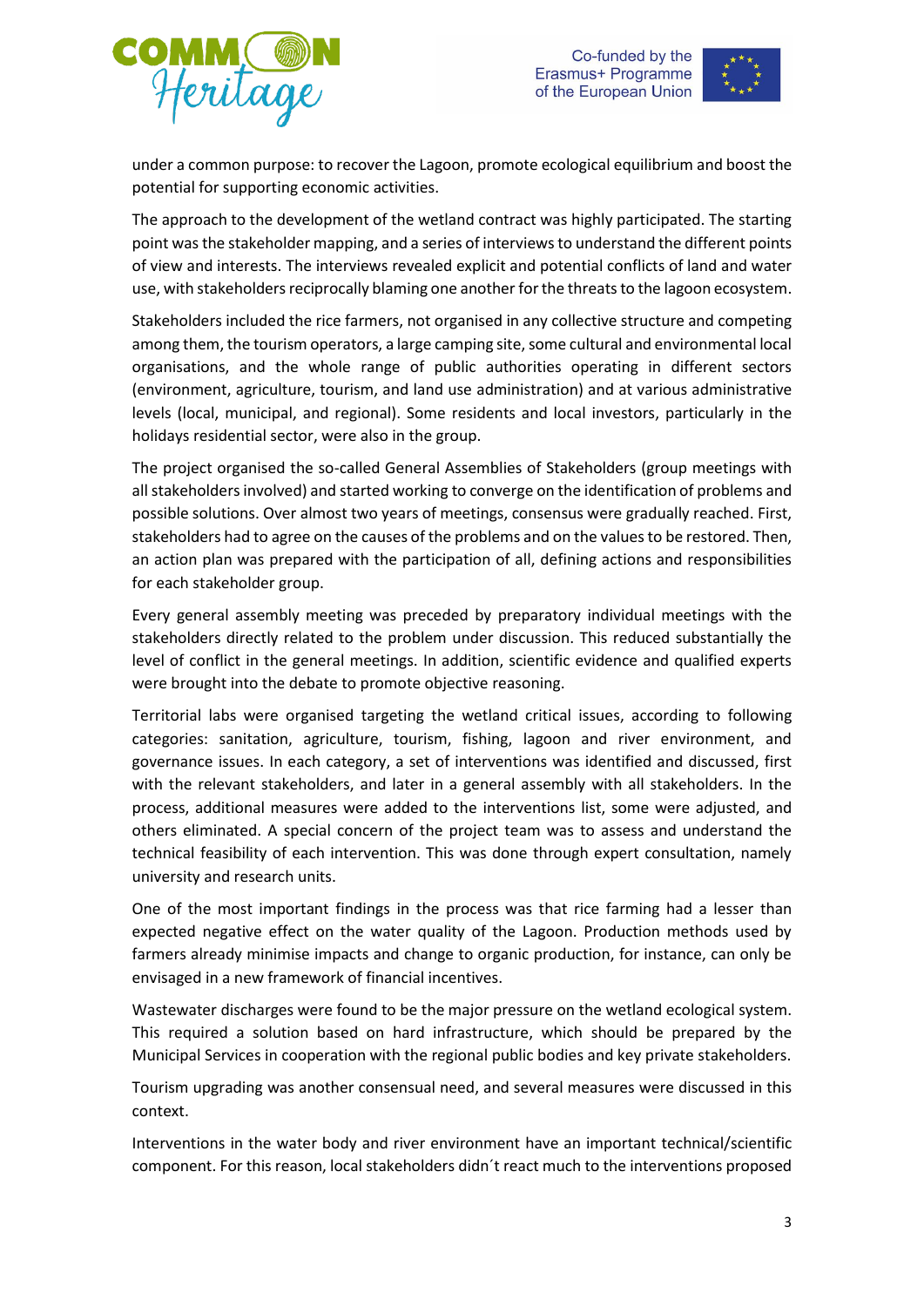



by the project team. The most critical issues regarding the measures discussed were related to land ownership and financial resources.

Finally, governance issues were also discussed, and some measures were accepted, concerning local stakeholders' empowerment to monitor the wetland and to supervise the implementation of the action plan, as well as the intention to join efforts for the development of the most important activities: agriculture and tourism.

The most critical challenges faced in this process were:

- To make sure that project goals match the real problems as perceived by the stakeholders. This requires a relevance assessment of the problems mentioned by the stakeholders and the adjustment of the project objectives.
- To convince stakeholders of the usefulness of their own participation. Often, stakeholders are demotivated, considering that nobody cares about their opinion, especially the policymakers. The presence of key elements of the local authorities in the group meeting is very important to motivate stakeholders.
- **To manage conflicts between stakeholders, promote dialogue and co-operation.** This is the most difficult task, and some "tricks" may be necessary, such as individual meetings. The key is to make one understand the other's perspective.
- To adapt to the timing and availability of the stakeholders. This requires patience and determination, meaning that the project timings must be flexible.

The collaborative process produced two levels of results: the project products and some intangible achievements. The project main outputs are:

- The Local Action Plan, based on a shared vision for the wetland area, and defining operational goals to improve and preserve the quality of the Lagoon; the plan allocates responsibilities among the stakeholders for the implementation of 18 measures covering environmental protection, economic development, and governance.
- The Melides Lagoon Wetland Agreement, subscribed by 17 stakeholders (public and private) that agree to develop their best efforts to implement the Action Plan.
- The Local Governance Structure, included in the Wetland Agreement as the management structure for the implementation of the Action Plan. The structure follows the model adopted during the collaborative process, which was considered quite successful by most stakeholders.

As regards intangible achievements and successes, the process contributed to:

- Increased awareness of local stakeholders about the fragility of the wetland system and the pressures on the ecosystems.
- Empowerment of the local stakeholders to watch and preserve the quality of the wetland, assuming responsibility for improving their practices.
- Improved dialogue between the different stakeholder groups, that started to show more respect and understanding by the difficulties of the others.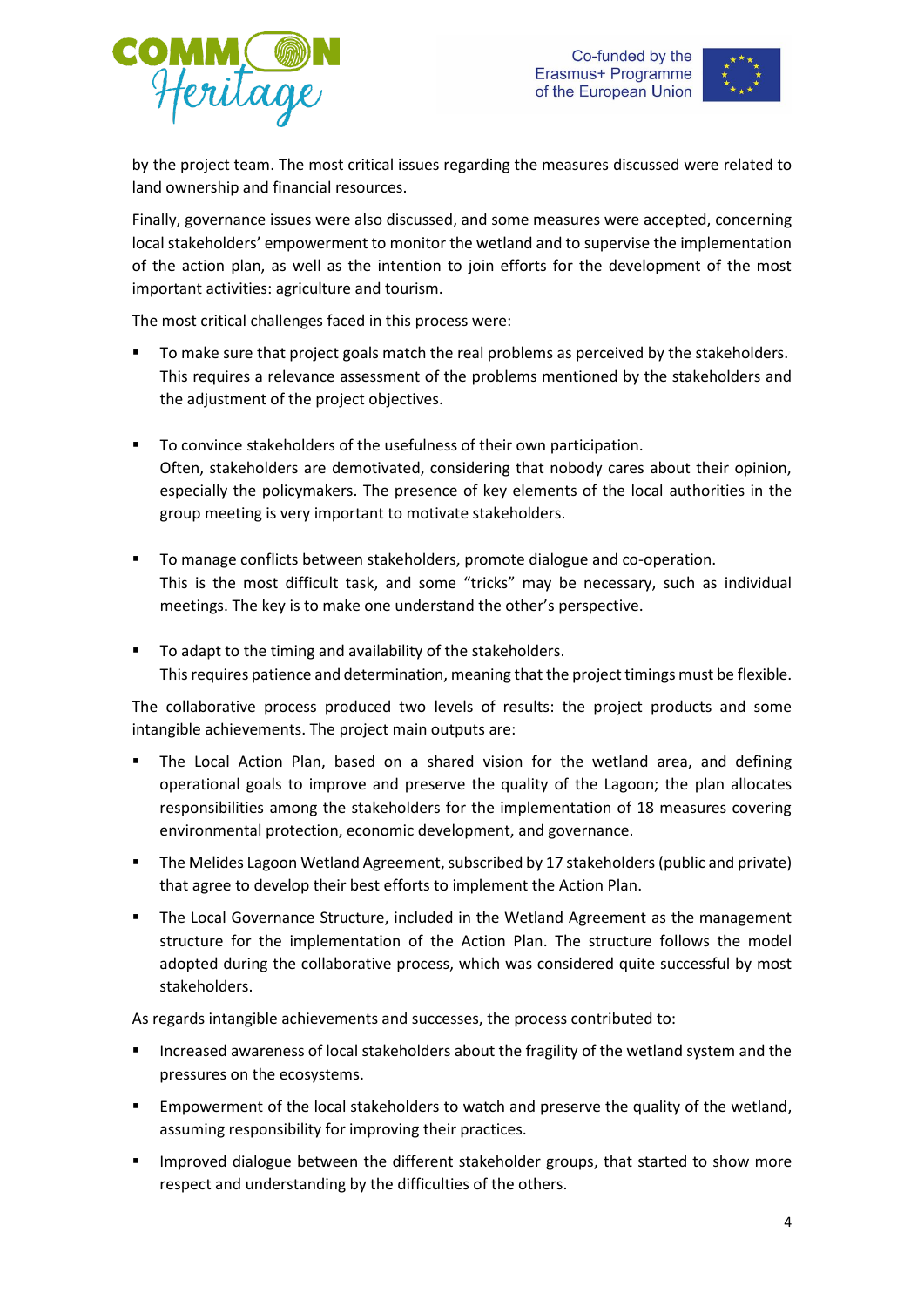



 Increased awareness of the decision makers, particularly the municipal authorities, about the importance and effectiveness of the territorial governance process.

## **Conclusions and Recommendations**

The collaborative process adopted in the WETNET project for the restoration and preservation of the Melides Lagoon ecosystem involved participants from 15 to 20 organisations from the public administration and the private sector. The process was based on five group meetings (general assemblies of stakeholders) and many sectoral and individual meetings. Territorial labs oriented to the wetland critical issues allowed for the selection of the interventions included in a shared Action Plan. The key facilitator was a project staff member, with previous experience in governance, local development, and territorial planning.

Complementary sectoral and individual meetings were determinant to prepare inputs for the general assemblies and to assess the position of key stakeholders, helping to reinforce the role of the facilitator and to reduce tensions during the group meetings. General assemblies were focused on sharing information on critical issues of the pilot area, discussing options and getting consensus about solutions. Confrontation and conflict amongst stakeholders were moderate.

Implementation of the Action Plan with the involvement of key stakeholders was the focus of the Stakeholders' Agreement that took the form of a wetland contract signed by 17 entities. For the community involved, the contract represents a governance tool to achieve the common purpose of the Action Plan and the shared vision defined for the wetland.

Evidence on the success of the adopted approach is given by the fact that the governance structure approved for implementation of the Action Plan replicates the governance structure created during the project, demonstrating the stakeholders' satisfaction.

The process was carefully developed with full respect for the different interests in presence, seeking to include all stakeholders and mobilising them on an almost personal basis. Along the process, some critical factors for the success of the collaborative approach and the results reached were identified:

- Adopting a mixed approach based on general/sectoral/individual meetings, allowed for more proximity to stakeholders, particularly to deal with the most difficult ones. Careful preparation of group meetings to reduce tensions and facilitate consensus is recommended, including individual or bilateral meetings.
- Inputs for the meetings were always previously sent. Inputs such as information on talking points or the documents under appraisal (e.g., scenarios assessment, list of proposed interventions, action plan, draft agreement) were always sent to the participants prior to the meeting, and individual meetings for clarification were held whenever necessary.
- Keeping a frequent presence in the area. The facilitator or process manager should show up frequently and talk to local actors, show interest in the community activities and aspirations, as it helps to build the idea that he/she is genuinely involved and is "one of us".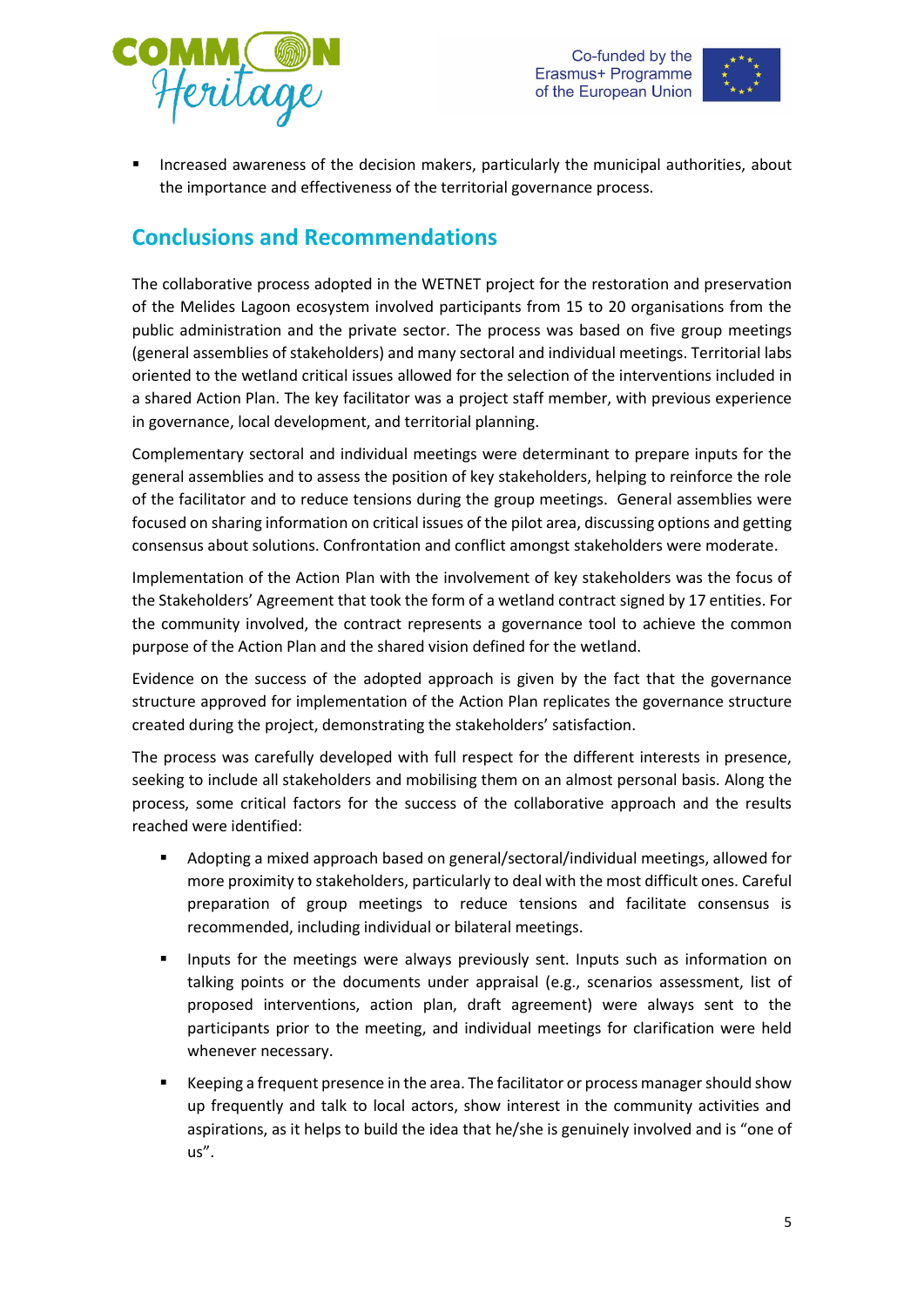



- Maintaining a reasonable rhythm in the process: not letting too much time in between meetings, keeping in touch frequently (e-mail or telephone) with stakeholders, is important to maintain the collaboration dynamics.
- Showing results along the process. Presenting advances from one meeting to the next helped the stakeholders to create the idea of achievement and "getting somewhere" and keeping them motivated.
- Inviting "neutral" experts to present the technical vision of the most controversial issues. Supporting the discussion with scientific or technical arguments presented by neutral experts (academic, legal, etc.) introduces a new dimension in the debate and eases the pressure on the facilitator.

Successful implementation of processes based on the preservation and valorisation of natural heritage undoubtedly requires the involvement of local stakeholders. Territorial governance provides the approach and can ensure good results. However, it is a challenging process that must be addressed with full respect for the different perspectives and interests of the stakeholders.

## **References**

Barca (2009): Barca, F.. An Agenda for a Reformed Cohesion Policy. A Place-based Approach to Meeting European Union Challenges and Expectations. Independent Report Prepared at the Request of Danuta Hűbner, Commissioner for Regional Policy: Directorate General for Regional Policy, European Commission. Brussels. Available at

[http://ec.europa.eu/regional\\_policy/archive/policy/future/pdf/report\\_barca\\_v0306.pdf](http://ec.europa.eu/regional_policy/archive/policy/future/pdf/report_barca_v0306.pdf)

CEC (2008): Commission of the European Communities (2008): Green Paper on Territorial Cohesion: Turning Territorial Diversity into Strength. Communication from the Commission to the Council, the European Parliament, the Committee of the Regions and the European Economic and Social Committee [COM (2008)616 final], Office for Official Publications of the European Community. Brussels.

ESPON and Nordregio (2013a): ESPON TANGO – Territorial Approaches for New Governance. Final Report, Version 20/12/2013.

[http://www.espon.eu/export/sites/default/Documents/Projects/AppliedResearch/TANGO/FR/](http://www.espon.eu/export/sites/default/Documents/Projects/AppliedResearch/TANGO/FR/ESPON_TANGO_Main_Report_Final.pdf) [ESPON\\_TANGO\\_Main\\_Report\\_Final.pdf](http://www.espon.eu/export/sites/default/Documents/Projects/AppliedResearch/TANGO/FR/ESPON_TANGO_Main_Report_Final.pdf)

ESPON and Nordregio (2013b): ESPON TANGO – Territorial Approaches for New Governance. Scientific Report,

[http://www.espon.eu/export/sites/default/Documents/Projects/AppliedResearch/TANGO/FR/](http://www.espon.eu/export/sites/default/Documents/Projects/AppliedResearch/TANGO/FR/ESPON_TANGO_Scientific_Report_Final.pdf) [ESPON\\_TANGO\\_Scientific\\_Report\\_Final.pdf](http://www.espon.eu/export/sites/default/Documents/Projects/AppliedResearch/TANGO/FR/ESPON_TANGO_Scientific_Report_Final.pdf)

ESPON and POLITECNICO DI TORINO (2013): Towards Better Territorial Governance in Europe. A guide for practitioners, policy and decision makers.

[http://www.espon.eu/export/sites/default/Documents/Projects/AppliedResearch/TANGO/FR/](http://www.espon.eu/export/sites/default/Documents/Projects/AppliedResearch/TANGO/FR/ESPON_TANGO_Handbook.pdf) [ESPON\\_TANGO\\_Handbook.pdf](http://www.espon.eu/export/sites/default/Documents/Projects/AppliedResearch/TANGO/FR/ESPON_TANGO_Handbook.pdf)